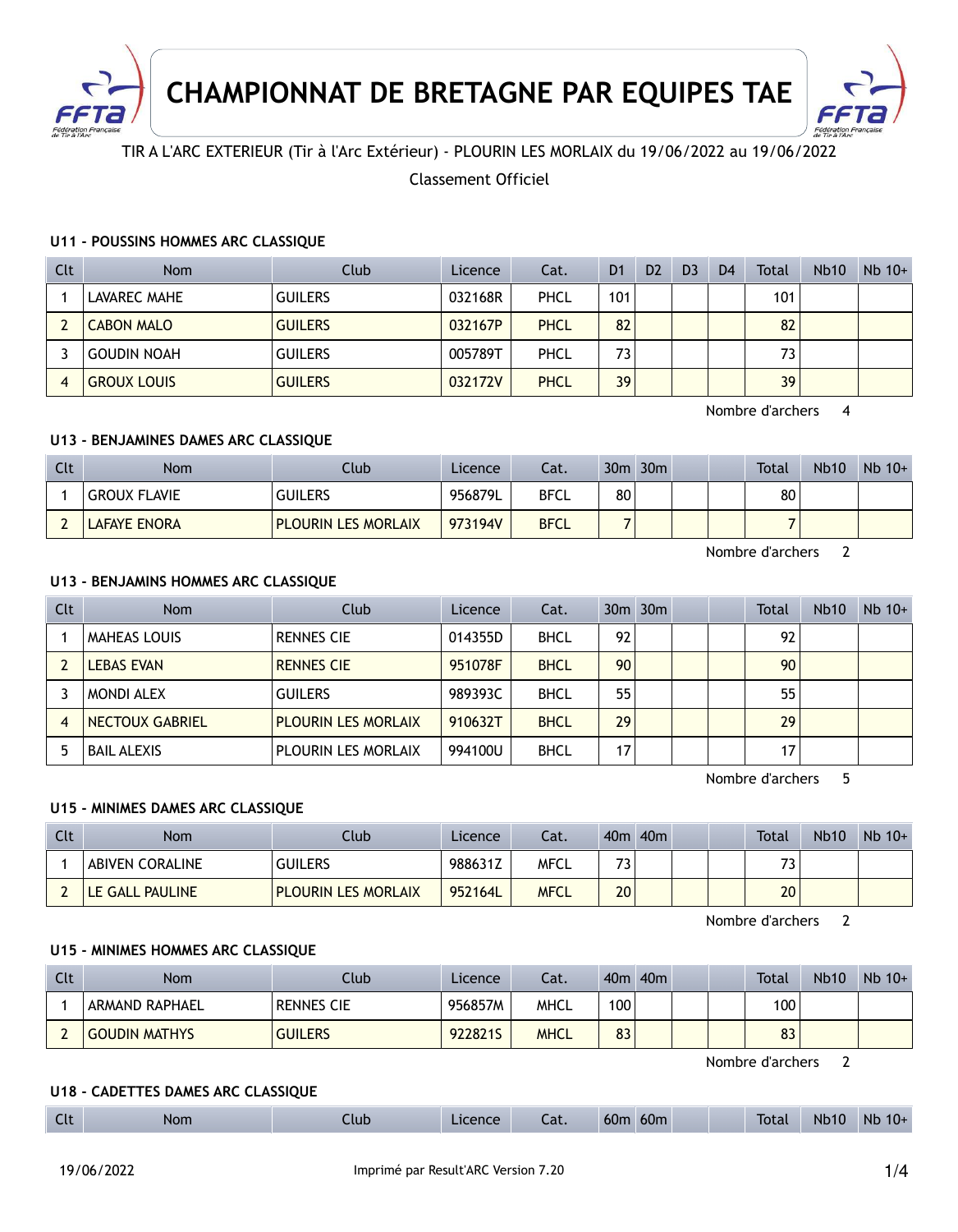| WEBER SEGARRA ANNA           | <b>GUILERS</b> | 989380N | CFCL        | 97 |  | 97 |  |
|------------------------------|----------------|---------|-------------|----|--|----|--|
| LALOUER MAELWENN             | <b>GUILERS</b> | 803896A | <b>CFCL</b> | 88 |  | 88 |  |
| LESCOP PAULINE               | <b>GUILERS</b> | 922835G | CFCL        | 73 |  | 73 |  |
| <b>BODEVEIX-MORVAN CLARA</b> | <b>GUILERS</b> | 922726N | <b>CFCL</b> | 61 |  | 61 |  |
| VILLERET-SZAWROWSKI EM       | RENNES CIE     | 032126V | CFCL        | 45 |  | 45 |  |

Nombre d'archers 5

### **U21 - JUNIORS DAMES ARC CLASSIQUE 70m - 122cm**

| Clt | <b>Nom</b>            | Club              | Licence | Cat.        |    | 70m 70m |  | Total | Nb <sub>10</sub> | $Nb$ 10+ |
|-----|-----------------------|-------------------|---------|-------------|----|---------|--|-------|------------------|----------|
|     | <b>ETIENNE ANGELE</b> | <b>RENNES CIE</b> | 789705A | <b>JFCL</b> | 79 |         |  | 79    |                  |          |
|     | MARTIN-AUBEY LORENA   | <b>RENNES CIE</b> | 837844A | JFCL        | 76 |         |  | 76    |                  |          |
|     | MORINEAU LAURE        | <b>RENNES CIE</b> | 871076X | JFCL        | 40 |         |  | 40    |                  |          |

Nombre d'archers 3

## **U21 - JUNIORS HOMMES ARC CLASSIQUE 70m - 122cm**

| Clt | <b>Nom</b>                   | Club              | Licence | Cat.        |     | 70 <sub>m</sub> 70 <sub>m</sub> |  | Total | <b>Nb10</b> | $Nb$ 10+ |
|-----|------------------------------|-------------------|---------|-------------|-----|---------------------------------|--|-------|-------------|----------|
|     | <b>VERZIER-ROUSSON IEWAN</b> | <b>RENNES CIE</b> | 820002G | JHCL        | 102 |                                 |  | 102   |             |          |
|     | LABOUSSE MATTEO              | <b>RENNES CIE</b> | 959084H | <b>JHCL</b> | 88  |                                 |  | 88    |             |          |
|     | LE CAM THEO                  | <b>RENNES CIE</b> | 874145H | JHCL        | 67  |                                 |  | 67    |             |          |

Nombre d'archers 3

# **SENIORS 1 DAMES ARC CLASSIQUE 70m - 122cm**

| Clt | <b>Nom</b>        | .lub          | Licence | Cat.  | 70m     | 70 <sub>m</sub> |  | <b>Total</b> | <b>Nb10</b> | <b>N<sub>b</sub></b><br>$10+$ |
|-----|-------------------|---------------|---------|-------|---------|-----------------|--|--------------|-------------|-------------------------------|
|     | <b>KIHL FANNY</b> | <b>LAILLE</b> | 849007J | S1FCL | 20<br>- |                 |  | 29           |             |                               |

Nombre d'archers 1

#### **SENIORS 1 HOMMES ARC CLASSIQUE 70m - 122cm**

| <b>Clt</b> | Nom                   | Club              | Licence | Cat.               |     | 70 <sub>m</sub> 70 <sub>m</sub> |  | <b>Total</b> | <b>Nb10</b> | $Nb$ 10+ |
|------------|-----------------------|-------------------|---------|--------------------|-----|---------------------------------|--|--------------|-------------|----------|
|            | PLUCHON ADRIEN        | <b>ST RENAN</b>   | 024252L | S <sub>1</sub> HCL | 102 |                                 |  | 102          |             |          |
|            | <b>FAUCON KEVIN</b>   | <b>LAILLE</b>     | 774713E | S <sub>1</sub> HCL | 87  |                                 |  | 87           |             |          |
|            | CALVEZ NICOLAS        | LAILLE            | 908485J | S <sub>1</sub> HCL | 85  |                                 |  | 85           |             |          |
| 4          | <b>BERNAUX AXEL</b>   | <b>LAILLE</b>     | 852354X | S <sub>1</sub> HCL | 80  |                                 |  | 80           |             |          |
| 5          | NEVEUX CYRIAQUE       | <b>RENNES CIE</b> | 732894Z | S <sub>1</sub> HCL | 78  |                                 |  | 78           |             |          |
| 6          | <b>MAROT LAURENT</b>  | <b>VANNES</b>     | 384107H | S <sub>1</sub> HCL | 74  |                                 |  | 74           |             |          |
|            | <b>BONNAUD YOHANN</b> | LAILLE            | 743473Y | S <sub>1</sub> HCL | 70  |                                 |  | 70           |             |          |

Nombre d'archers 7

### **SENIORS 2 DAMES ARC CLASSIQUE 70m - 122cm**

| Clt | <b>Nom</b>               | Club   | Licence | Cat.  |    | 70m 70m |  | <b>Total</b> | <b>Nb10</b> | $Nb$ 10+ |
|-----|--------------------------|--------|---------|-------|----|---------|--|--------------|-------------|----------|
|     | <b>DUBILLE STEPHANIE</b> | LAILLE | 872375J | S2FCL | 62 |         |  | 62           |             |          |
|     | <b>ROUAUD SOPHIE</b>     | LAILLE | 765449K | S2FCL | 41 |         |  | 41           |             |          |

Nombre d'archers 2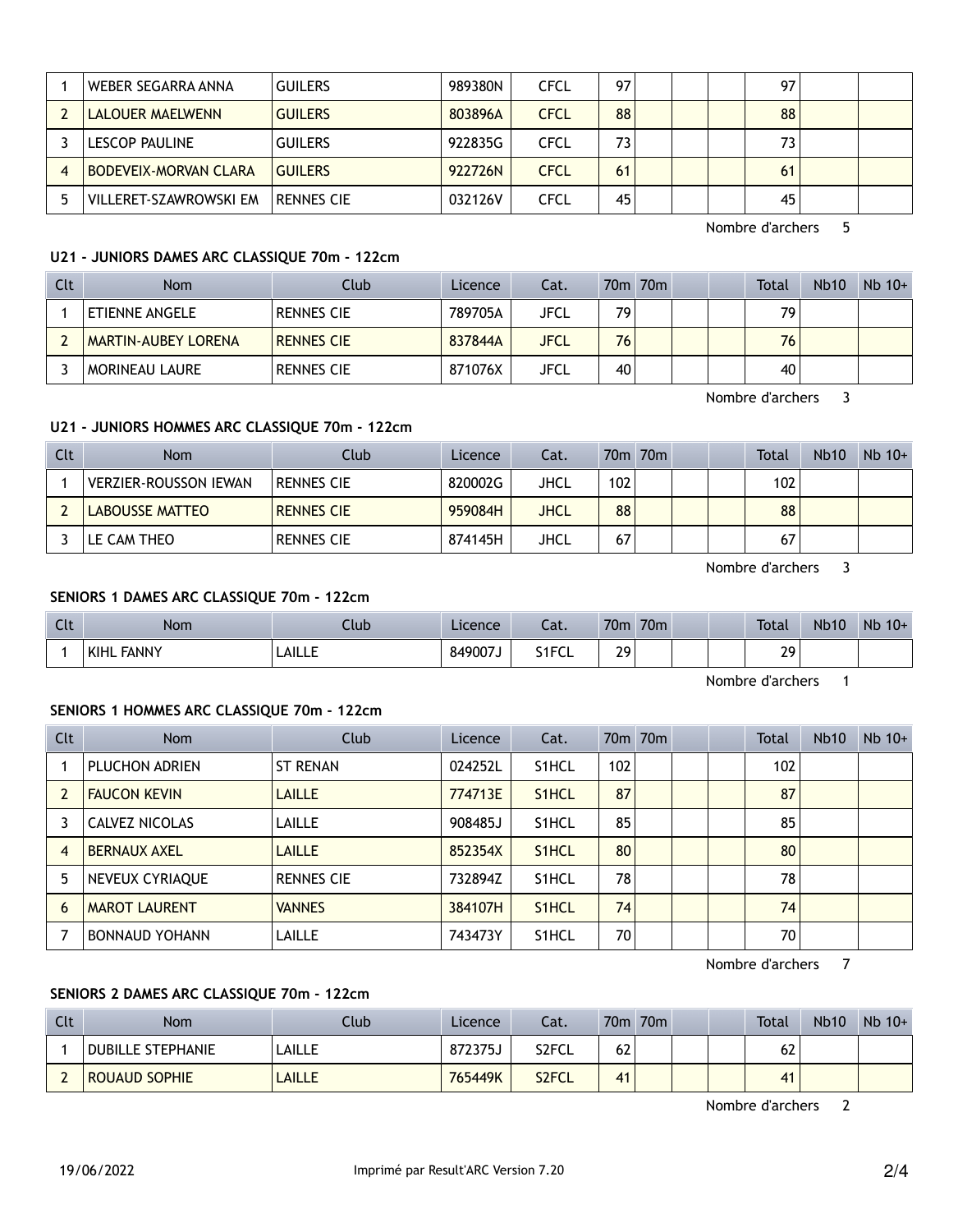# **SENIORS 2 HOMMES ARC CLASSIQUE 70m - 122cm**

| <b>Clt</b> | <b>Nom</b>                | Club          | Licence | Cat.               |    | 70m 70m |  | Total | <b>Nb10</b> | $Nb$ 10+ |
|------------|---------------------------|---------------|---------|--------------------|----|---------|--|-------|-------------|----------|
|            | <b>BELLON FREDERIC</b>    | <b>VANNES</b> | 920475S | S <sub>2</sub> HCL | 85 |         |  | 85    |             |          |
|            | <b>GUILLOT CHRISTOPHE</b> | <b>VANNES</b> | 928042S | S <sub>2</sub> HCL | 81 |         |  | 81    |             |          |
|            | MANCELON DIDIER           | <b>BREST</b>  | 359223K | S <sub>2</sub> HCL | 80 |         |  | 80    |             |          |
| 4          | <b>CABRERA SYLVAIN</b>    | <b>VANNES</b> | 919760P | S <sub>2</sub> HCL | 73 |         |  | 73    |             |          |
| 5          | LE GALL HUBERT            | <b>BREST</b>  | 941656P | S <sub>2</sub> HCL | 72 |         |  | 72    |             |          |
| 6          | <b>BREUS CHRISTIAN</b>    | <b>BREST</b>  | 660486V | S <sub>2</sub> HCL | 30 |         |  | 30    |             |          |

Nombre d'archers 6

### **U18 - CADETS HOMMES ARC A POULIES**

| $\sim$<br>นเ | Nom             | Llub                        | Licence | - 1<br>∟aι. | 50 <sub>m</sub> | 50 <sub>m</sub> |  | <b>Total</b> | <b>Nb10</b> | Nb<br>$10+$ |
|--------------|-----------------|-----------------------------|---------|-------------|-----------------|-----------------|--|--------------|-------------|-------------|
|              | DUFRESNE YAOUEN | <b>CIE</b><br><b>RENNES</b> | 861042R | снсс        | ᅂ               |                 |  | ΩF<br>ر ر    |             |             |

Nombre d'archers 1

# **U21 - JUNIORS HOMMES ARC A POULIES 50m - 80cm**

| Clt | <b>Nom</b>             | Ilub                 | Licence | ົ <del>ດ t</del><br>cal. | 50 <sub>m</sub> | 50 <sub>m</sub> |  | <b>Total</b>    | <b>Nb10</b> | Nb<br>$10+$ |
|-----|------------------------|----------------------|---------|--------------------------|-----------------|-----------------|--|-----------------|-------------|-------------|
|     | <b>DUBOIS FRANCOIS</b> | CIE<br><b>RENNES</b> | 999588. | <b>JHCC</b>              |                 |                 |  | $\sim$ 4 $\sim$ |             |             |

Nombre d'archers 1

## **SENIORS 1 HOMMES ARC A POULIES 50m - 80cm**

| Clt | Nom.                  | Club                       | Licence | Cat.               |     | 50 <sub>m</sub> 50 <sub>m</sub> |  | <b>Total</b> | <b>Nb10</b> | $Nb$ 10+ |
|-----|-----------------------|----------------------------|---------|--------------------|-----|---------------------------------|--|--------------|-------------|----------|
|     | LEFEUVRE CAMILLE      | <b>RENNES CIE</b>          | 592321C | S <sub>1</sub> HCO | 113 |                                 |  | 113          |             |          |
|     | <b>KAYSER JULIEN</b>  | <b>PLOURIN LES MORLAIX</b> | 978933H | S <sub>1</sub> HCO | 95  |                                 |  | 95           |             |          |
|     | <b>VELLER OLIVIER</b> | <b>PLOURIN LES MORLAIX</b> | 675216F | S <sub>1</sub> HCO | 88  |                                 |  | 88           |             |          |

Nombre d'archers 3

### **SENIORS 2 DAMES ARC A POULIES 50m - 80cm**

| $\sim$<br>uτ | Nom                         | Club       | Licence | Cat.               | 50 <sub>m</sub> | 50 <sub>m</sub> |  | <b>Total</b> | <b>Nb10</b> | Nb<br>$10+$ |
|--------------|-----------------------------|------------|---------|--------------------|-----------------|-----------------|--|--------------|-------------|-------------|
|              | LINE<br><b>CHATARD</b><br>∼ | PLOUGASNOU | 978551T | S <sub>2</sub> FCO | 89              |                 |  | 89           |             |             |

Nombre d'archers 1

# **SENIORS 2 HOMMES ARC A POULIES 50m - 80cm**

| Clt | <b>Nom</b>                | Club                       | Licence | Cat.                           |    | 50 <sub>m</sub> 50 <sub>m</sub> |  | Total | <b>Nb10</b> | $Nb$ 10+ |
|-----|---------------------------|----------------------------|---------|--------------------------------|----|---------------------------------|--|-------|-------------|----------|
|     | <b>ECOBICHON FRANCOIS</b> | PLOUGASNOU                 | 787475B | S2HCO                          | 85 |                                 |  | 85    |             |          |
|     | <b>BAIL NICOLAS</b>       | <b>PLOURIN LES MORLAIX</b> | 940610C | S <sub>2</sub> HC <sub>O</sub> | 84 |                                 |  | 84    |             |          |

Nombre d'archers 2

### **SENIORS 3 HOMMES ARC A POULIES 50m - 80cm**

| $\sim$<br><b>CLL</b> | Nom                          | Llub                                 | Licence             | Cat.  | 50 <sub>m</sub> | 50 <sub>m</sub> |  | <b>Total</b> | <b>Nb10</b> | <b>N<sub>b</sub></b><br>$10+$ |
|----------------------|------------------------------|--------------------------------------|---------------------|-------|-----------------|-----------------|--|--------------|-------------|-------------------------------|
|                      | VF<br><b>GERARD</b><br>I FR. | <b>MORLAIX</b><br>DI<br>EC.<br>'JRIN | 675217 <sup>2</sup> | S3HCO | 105<br>נ טו     |                 |  | 105          |             |                               |

Nombre d'archers 1